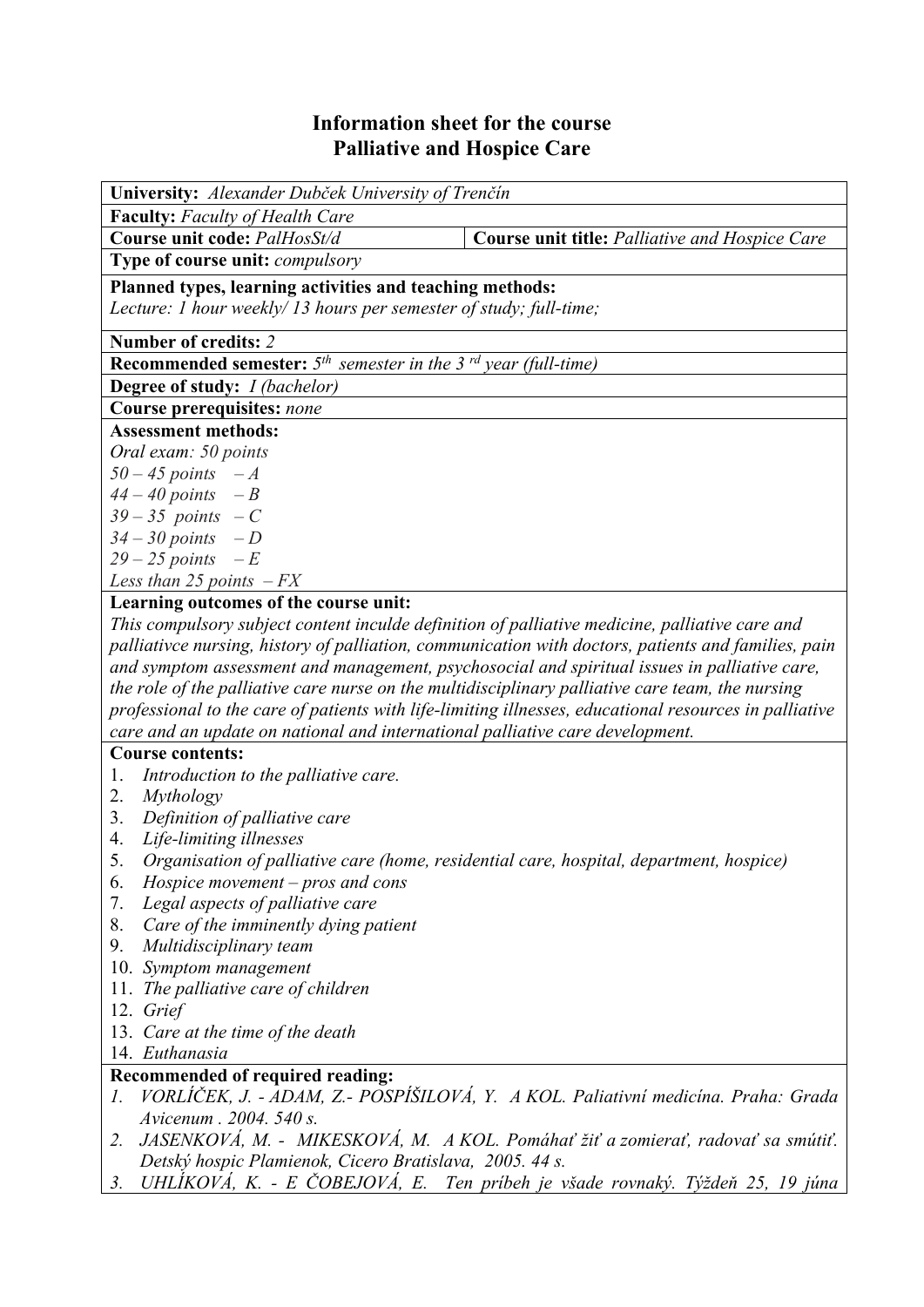*2006:24-26* 

- *4. KUBÍČKOVÁ, N. Zármutek a pomoc pozůstalým. ISV Praha, 2001.*
- *5. The First Salzburg Nursing Course in Palliative care, khepford@sorosny.org, NY*
- *6. JEROFEJEV, V. V luxusnom starobinci. SME 2006:15-16.*
- *7. DOBRÍKOVÁ PORUBČANOVÁ, P. A KOL. Nevyliečiteľne chorí v súčasnosti. Význam paliatívnejstarostlivosti. Spolok svätého Vojtecha – Vojtech, spol. s r. o., Trnava 2005. 280 s.*
- *8. ROBSON, K. M. KIELY,D. K. LEMBO, T. Development of Constipation in Nursing Home Residents. Dis Colon Rectum, July 2000, Vol 43, No 7.*
- *9. Clinical Practice Guidelines for Quality Palliative Care. National Consensus Project, Pittsburgh, Pennsylvania, May 2004, 27 strán*
- *10. Bolesť. Lekárske listy, 4. október 2007, č. 36, 22 strán*
- *11. DOLEŽAL,T. HAKL,M. KOZÁK, J. ET Al. Metodické pokyny pro farmakoterapii akutní a chronické nenádorové bolesti. Vnitř Lék 2007, 53(1): 79 –90.*
- *12. DOLEŽAL,T. HAKL,M. KOZÁK, J. ET Al. Metodické pokyny pro farmakoterapii nádorové bolesti.Vnitř Lék 2007; 53(1): 91 – 96.*
- *13. P G Fine, P. G. Principles of Effective Pain Management at the End of Life. www.medscape.com, 29 strán*
- *14. MCPHERSON, M. L. Methadone, Pain Management and Palliative Care. www.medscape.com.* 
	- *6 strán*
- *15. Cancer Basics for All. International Union Against Cancer, PC CD-ROM, 2006*
- *16. MUNZAROVÁ, M. Eutanazie, nebo paliativní péče? Praha:Grada Publishing, 2005.108 s.*
- *17. Bolesť. Lekárske listy, 1. decembra 2011, č. 43, 19 strán*
- *18. Paliatívna starostlivosť sledovanie časopisu od roku 2008.*
- *19. HATOKOVÁ, M. A KOL. Sprevádzanie chorých a zomierajúcich. Dobrovoľníctvo v nemocniciach a paliatívnych zariadeniach. DON BOSCO 2009, Bratislava, 215 s.*
- *20. MARKOVÁ, M. Sestra a pacient v paliativní péči. Praha : Grada, 2010. 128 s.*
- *21. Euthanasie nebo paliativní péče versus práva nevyléčitelně nemocných. Sborník přednášek, Praha 2007, Tria r. o.s., 48 s.*
- *22. Príručka pre hospice: http://www.ren.org.ukwww.dobrovolnicto.sk*
- *23. VLČEK, R. Eutanázia a asistovaná samovražda. Ošetrovateľský obzor, 6, 2009,2, s. 71-72.*
- *24. MUNZAROVÁ, M. A KOL. Proč NE eutanazii, aneb být, či nebýt? Ecce homo, Kostelní Vydří, 2008, 87 s.*
- *25. NEMEČKOVÁ, M. A KOL. Človek medzi životom a smrťou. Kolektív grantovej výskumnej úlohy č.1/695/93, Martin, 1996, 342 s.*
- *26. STUDENT, J. CH. MŰHLUM, A. Sociální péče v hospici a paliativní péče. Praha, H&H Vyšehradská, 2006,161 s.*
- *27. O´CONNOR,M.- S ALANDA, A. Paliativní péče pro sestry všech oborů. Praha, Grada Publishing, 2005, 324 s.*
- *28. ZERNIKOW, B. Palliativ-versorgung. Heidelberg, 2008, Springer Verlag, 500 strán.*
- *29. www.hospic-slnecnica.sk*
- *30. BARRY, W A. CONNOLLY, W. J. Praxe duchovního doprovázení. Karmelitánske nakladatelství v Kostelním Vydří, 2009, 223 strán.*
- *31. TAVERNIEROVÁ, M. Paliatívna starostlivosť. SOFA, Bratislava, 1996, 120 s.*
- 32. *MIŽIČKOVÁ, Ľ. SUROVCOVÁ, A. Kto sa práve nerodí, umiera. Združenie umenie pomoci. Bratislava, 2010, 79 strán.*

## **Language:** *Slovak*

**Remarks:** *Partitipation at the concert and event organised at the World Day for Hospices. DVD Active collection of the newest issues of palliative care.*